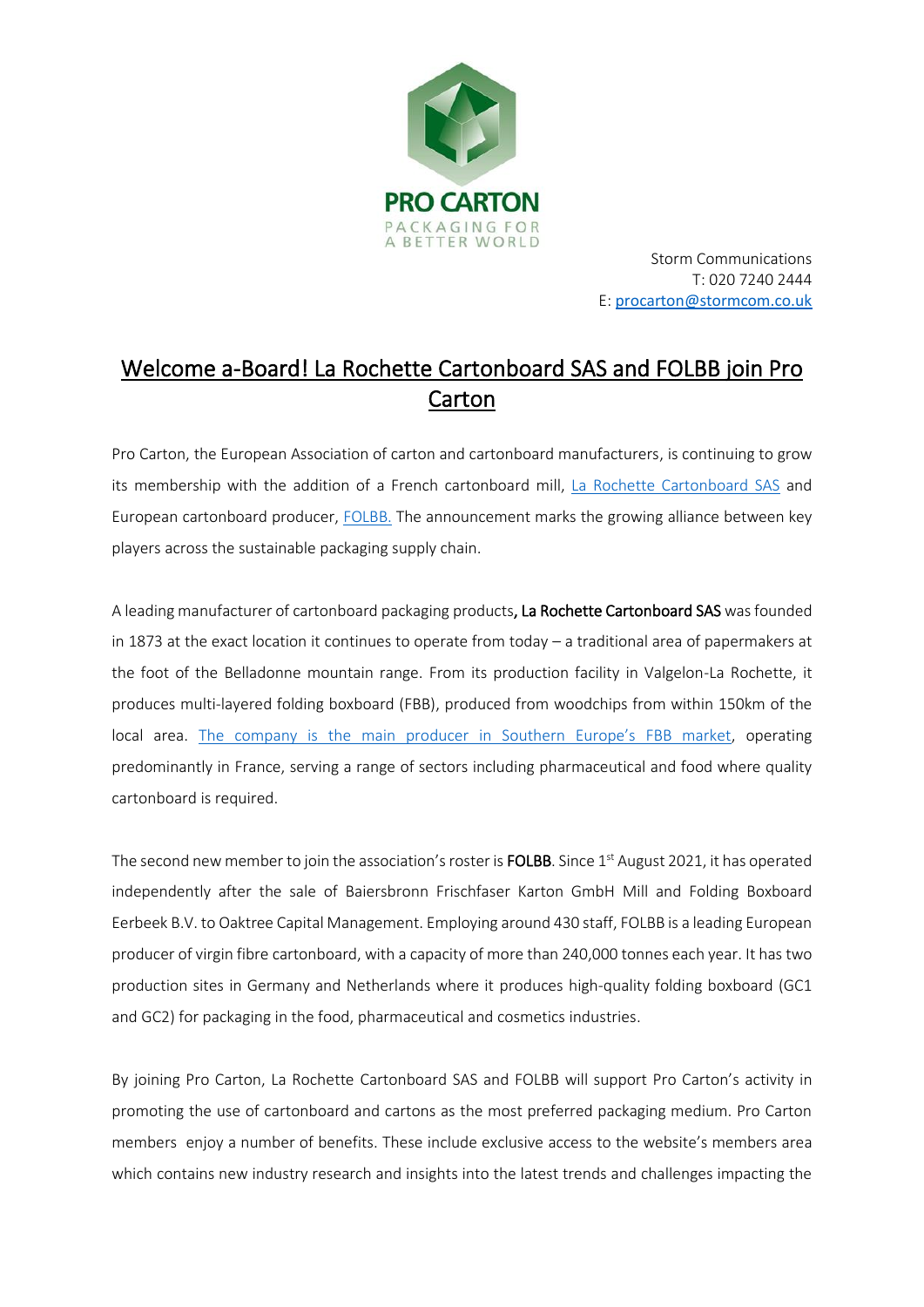

Storm Communications T: 020 7240 2444 E: [procarton@stormcom.co.uk](mailto:procarton@stormcom.co.uk)

packaging sector. Pro Carton also offers excellent networking and insight-sharing opportunities, while promoting member's initiatives to help realise the circular economy.

# Commenting on the announcement, Pierre-Yves Guégan of La Rochette Cartonboard SAS said: 'We

are delighted to join forces with some of the most significant players in our industry to help communicate the many benefits of cartonboard to stakeholders. Joining the association will enable us to closely collaborate with industry leading companies to promote usage of cartonboard as the most desirable packaging material, as well as align on important industry topics.'

Commenting on the announcement, Daniel Wiktorin of FOLBB said: 'We are delighted to join such a well-known and recognised association. As a cartonboard producer, it was a no-brainer. Joining allows us to collaborate more frequently to help defend our industry's interests and benefits, such as sustainability and the circular economy, as well as enabling framed exchanges between colleagues to create enriching discussions on important issues.'

Pro Carton General Manager, Winfried Muehling added: 'On behalf of everybody here at Pro Carton, I welcome La Rochette Cartonboard SAS and FOLBB as members of Pro Carton. We're excited to learn from their experience, honed through years in the cartonboard sector. Their fresh perspective on our industry will no doubt help us in our common goal to make cartonboard and carton packaging solutions the most preferred packaging choice for brand owners, retailers and consumers.'

To find out more, visi[t www.procarton.com](http://www.procarton.com/)

Ends

Find hi-res images at: <https://we.tl/t-EQY8U7CGt3>

For more information on the benefits of carton and cartonboard, visi[t www.procarton.com](http://www.procarton.com/) or join the discussion on social media: Follow Pro Carton on Twitter[: www.twitter.com/pro\\_carton](http://www.twitter.com/pro_carton)

Like the Pro Carton Facebook page[: www.facebook.com/procartoneurope/](https://www.facebook.com/procartoneurope/)